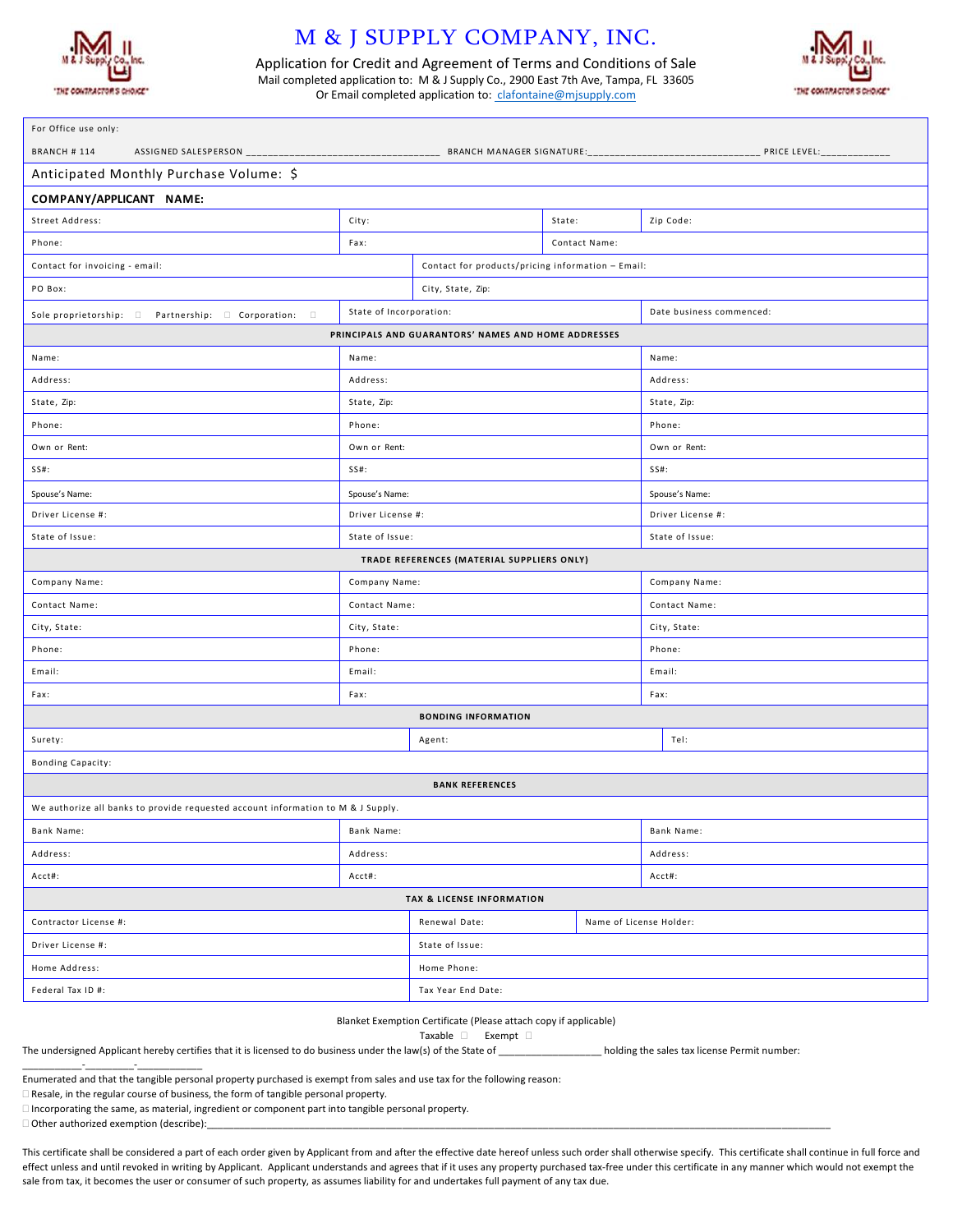## TERMS AND CONDITIONS OF SALE INCLUDING GUARANTY

The following terms and conditions apply to and govern the sale and delivery of products by M & J Supply Company, Inc. (hereafter referred to as "M & J") to the purchaser listed on the credit application (the "Customer"). Customer's acceptance of any products is expressly limited to these Terms and Conditions of Sale. Any additional or different terms suggested by Customer are rejected unless expressly consented to in a written document signed by M & J's President or CEO.

- 1.) COD sales are to be paid for in advance of delivery. On credit or charge sales, the cutoff of billing is the last day of the month. Payment is due and to be received by the last day of the month following delivery. All past due accounts are subject to a minimum maintenance fee of \$9.50/month, interest at the rate of 1-1/2% per month (18% per annum) or the maximum lawful rate, whichever is higher, and a monthly late charge fee. Payments received shall be applied first to interest, then to principle of the oldest outstanding invoices.
- 2.) Customer agrees to pay by check, cash or via the M & J online portal on the appropriate due date and recognizes that all pricing has been discounted, as such, in advance of invoicing. If Customer wishes to alter these terms, and/or pay by an alternative method, then those respective items/amount may be rebilled at the non-discounted price or a courtesy fee may be charged.
- 3.) Any disputed item, charge, term or provision of M & J's printed invoice or statement, or claim of damage, material defect or shortage, must be made in writing by the Customer and sent to M & J Supply, 2900 E. 7th Ave, Ste. 200, Tampa, FL 33605, Attn: Director of Financial Services (address for any notices required herein), via Certified Mail within 10 days of date of invoice. M & J does not guarantee or warrant any specific delivery times or dates. Notwithstanding the foregoing, any claim on a COD sale must be made in writing within 48 hours of date of delivery.
- 4.) **M & J MAKES NO WARRANTIES, IMPLIED OR OTHERWISE, AND HEREBY DISCLAIMS ALL WARRANTIES OF FITNESS FOR ANY PARTICULAR PURPOSE OR MERCHANTABILITY. SOME GOODS SOLD BY M & J CONTAIN MANUFACTURER'S WARRANTIES OR GUARANTEES; OTHER THAN THESE, ALL GOODS ARE SOLD "AS IS". THERE ARE NO WARRANTIES WHICH EXTEND BEYOND THE FACE HEREOF**.
- 5.) Unless express and specific written directions are given to M & J to the contrary, via Certified Mail, Customer specifically agrees that all employees, office or jobsite personnel, users of the account and/or apparent agents of the Customer shall be authorized to make purchases on the account and/or accept material deliveries, for which Customer is responsible.
- 6.) Should any indebtedness not be paid in accordance with the terms herein or from any dispute arising out of or relating to the terms and conditions of sale, Customer agrees to pay M & J's attorney's fees, as a prevailing party, (the greater of 33-1/3% of the account balance or court awarded attorney's fees) and court costs, costs of collection, including litigation in the trial court and appellate litigation, and hereby waives right to jury trial, notice of presentment and notice of default and stipulates to venue in the state courts of Hillsborough County, Florida or at the discretion of M & J Supply.
- 7.) Customer shall notify M & J via Certified Mail within seven (7) days of any change in ownership or form of Customer's business failing which M & J may, at its option, suspend or terminate any further extensions of credit. Further, if the Customer is in default with regard to any terms of sale or credit including payment default, M & J may stop shipment and refuse delivery of any pending orders or any materials in transit.
- 8.) M & J reserves the right to request additional financial or credit information, including financial statements, from Customer or banks or credit agencies at any time as a condition precedent to additional sales. Customer hereby authorizes its bank and third-parties who Customer lists on any credit application to release any information regarding account balances and credit history to M & J.
- 9.) It is agreed that job accounts may be set up as necessary by M & J to which all terms and conditions of sale terms related to credit shall apply. In addition, job accounts are subject to a job account set-up charge.
- 10.) Notice to Owner or preliminary notice will be sent by M & J on all job accounts or when deemed necessary.
- 11.) M & J reserves the right to stop shipments on any account due to Customer's failure to comply with all terms and conditions of sale. M & J shall not be responsible for delays in or failure of delivery due to circumstances beyond its control, including but not limited to labor disputes, fires, floods or other casualties, adverse weather conditions, public disturbances, government regulations, or material shortages.
- 12.) Payments due M & J shall be paid when due, regardless of any ongoing claim or dispute.
- 13.) M & J's trucks may weigh over 10 tons which can cause damages to driveways, sidewalks, pipes, septic systems, ruts in lawns, etc. M & J shall load materials on the roof as requested by the Customer, with the expectation the Customer has done proper diligence and the roof structure is sound to accept the weight of the material. With this knowledge, Customer takes full responsibility for any damages resulting from delivery, and M & J is not responsible for any driveway, truss or structure damage. M & J also assumes no extended liability for any damages incurred after material delivery, including but not limited to claims for mold or environmental claims. Further, Customer warrants that it has advised its customer, if applicable, of the possibility of such damages and neither will hold M & J responsible in the event of loss. All deliveries are subject to a delivery charge and fuel surcharge which is in addition to the quoted price.
- 14.) All material returned for refund is subject to a restocking fee of up to 25%. All special-order materials are not returnable or refundable.
- 15.) In the event that Customer does not have a representative on a jobsite, Customer accepts responsibility for the correctness of the material count as shown by M & J on any delivery ticket and/or invoice. Customer accepts responsibility for the material upon completion of the delivery. Delivery of material with or without a signed delivery ticket shall constitute acceptance and obligate Customer for payment of same.
- 16.) Customer shall defend, indemnify, and hold harmless M & J and its agents and employees from and against claims, damages, losses and expenses, including but not limited to attorneys' fees, arising out of or resulting from the delivery and/or placement of materials, provided that such claim, damage, loss or expense is attributable to bodily injury, sickness, disease or death, or to injury to or destruction of tangible property but only to the extent caused by the negligent acts or omissions of Customer, a subcontractor, anyone directly or indirectly employed by them or anyone for whose acts they may be liable, regardless of whether or not such claim, damage, loss, or expense is caused in part by a party indemnified hereunder.
- 17.) Customer shall furnish any/all free-fall protection as may be required by OSHA and shall bear the responsibility of same.
- 18.) Each invoice along with these terms and conditions shall be construed to be between merchants. Any question or dispute regarding their validity, construction or performance by either party shall be governed by the laws of the State of Florida, the exclusive choice of law and which laws control.

 $Initials:$   $\frac{1}{s}$  and  $\frac{1}{s}$